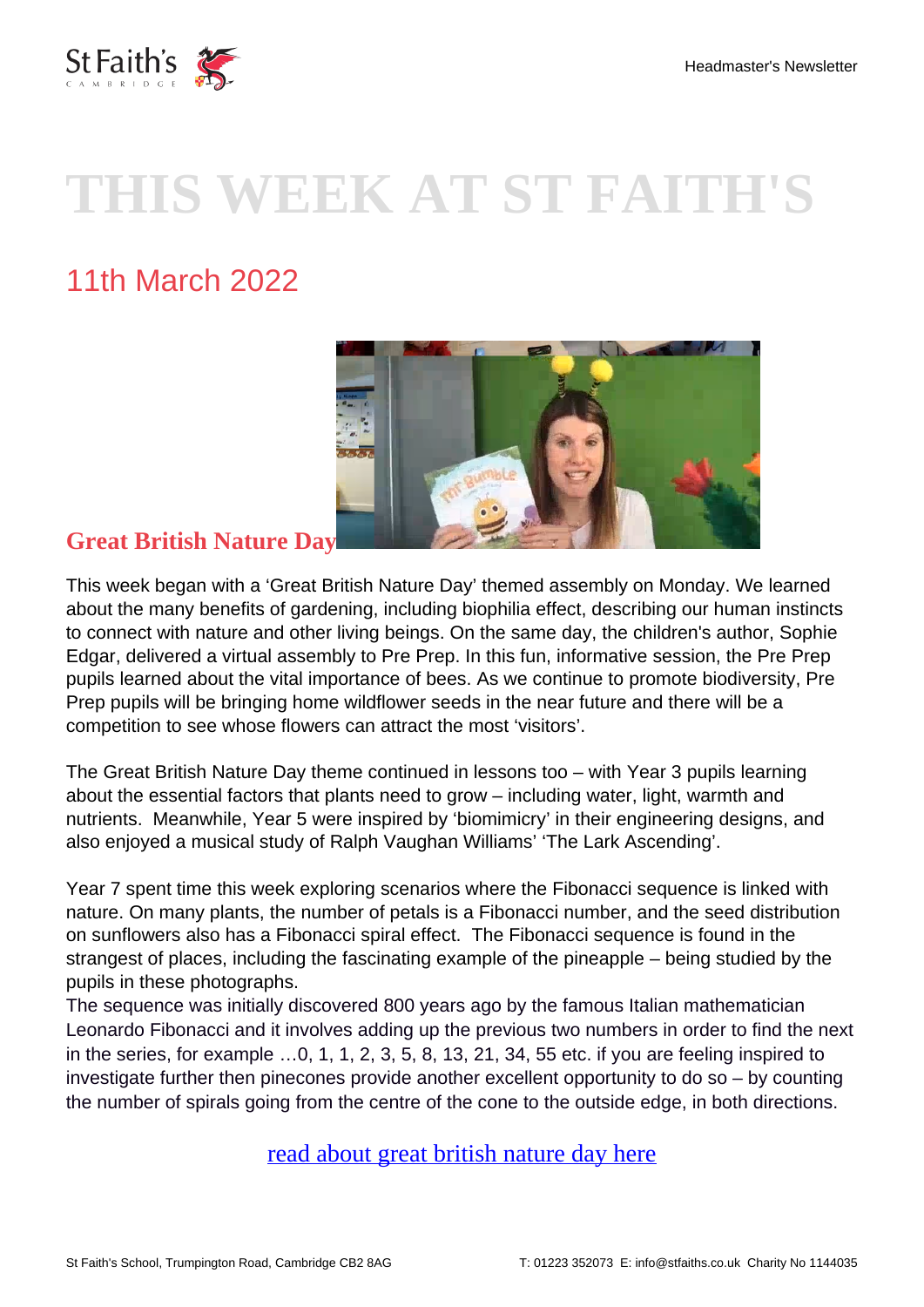

### **Planting of the Jubilee Tree**

On Monday Mrs Sue Freestone OBE, Deputy Lieutenant of Cambridgeshire visited our school for the ceremonial planting of a Rowan tree in Tom's Garden, to mark the Queen's Platinum Jubilee. Mrs Freestone explained to our pupils in attendance, that in her role as Deputy Lieutenant, she is the Queen's representative, so we were very honoured that she was able to join us.

# **Foundation Visit to Cambridge Market**

As part of their work on Traditional Tales, Foundation have spent this week thinking about the story 'Stone Soup'. The children and their teachers caught the Park and Ride bus from outside school into town and then headed to the market where they bought lots of lovely vegetables. When they returned to school, everyone helped to peel and chop their purchases, turning their shopping into delicious vegetable soup.

It was a pleasure to meet Foundation parents at our coffee morning in Tom's Garden on Thursday this week, and to introduce them to our St Faith's Parents' Association Committee. From my conversations with parents, it was very clear that the bus trip to the market had been an extremely popular activity with the Foundation pupils!

# **Year 1 Production of Tiddler**

We were also very pleased to be able to welcome our first 'in person' Pre Prep parent audience to school this week, as Year 1 took to the stage to perform their rendition of 'Tiddler' by Julia Donaldson. Tiddler is a little fish with a big imagination, who tells tall tales every day when he is late for school. This collaborative performance by Year 1 was thoroughly enjoyed by all, and was a really special occasion. There were some very clever and colourful costumes and it was very impressive to see our Year 1 pupils delivering such an accomplished production.

[Year 1 Production of 'Tiddler'](https://stfaiths.myschoolportal.co.uk/page/216)

#### **Music Tea-Time Recital**

On Tuesday we enjoyed a welcome return to 'in person' audiences for our 'Tea-Time Music Recital'. Remarkably, the recital was predominantly piano soloists demonstrating the strength of the piano teaching in the school, however performances on both 'cello and Highland bagpipes also featured. We were treated to a variety of excellent performances with great musicianship on display from all soloists. Pupils played pieces from a variety of composers, from Beethoven to Burgmuller, Pam Wedgewood to Martha Mier and traditional Scottish folk